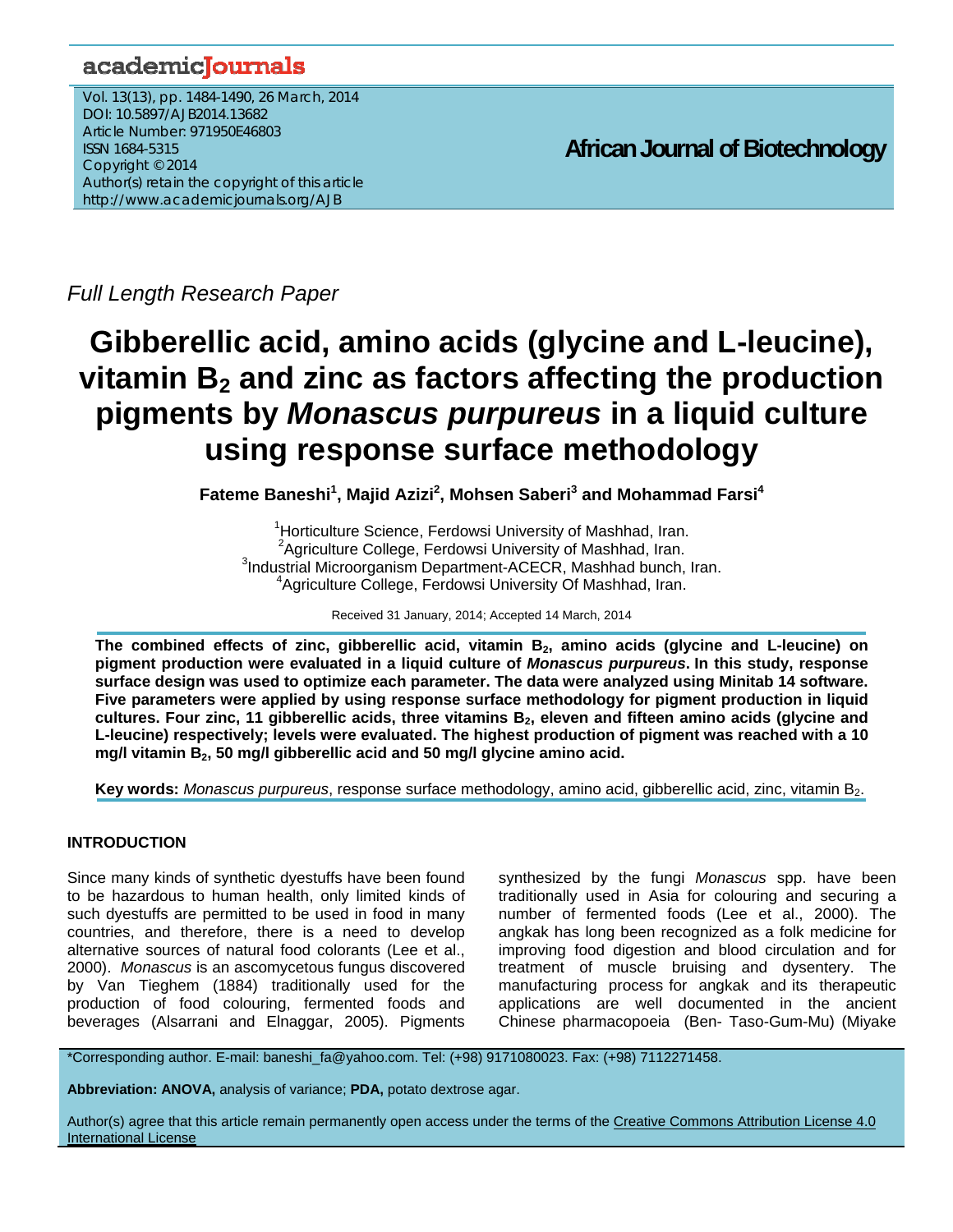et al., 2005; Panda et al., 2010). Metals are an integral part of all ecosystems (Raza et al., 2010). Some of them are vital components of living systems and known as essential metal ions (Raza et al., 2010). Secondary metabolisms are affected by the presence or absence of these essential metal ions, as they may be responsible for activation of some of the biosynthetic pathways (Raza et al., 2010). The zinc ions and a particular combination of amino acids (glycine, L- leucine, L-tryptophan) were identified as important components in the richer medium responsible for the increased growth (Johnson and Mchan, 1975). *Monascus purpureus* can synthesize many secondary metabolites including red and yellow pigments, monacolins and gamaaminobutyric acid, which are industrially and medicinally important compounds (Jia et al., 2010). Monascus fungi produce at least six major related pigments which can be categorized into three groups based on color as follows: yellow pigments: monascin  $(C_{21}H_{26}O_5)$  and ankaflavin  $(C_{23}H_{30}O_5)$ ; orange pigments: monascorubrin  $(C_{23}H_{26}O_5)$  and rubropunctatin  $(C_{21}H_2O_5)$ ; and red pigments: monascorubramine  $(C23H27NO<sub>4</sub>)$  and rubropuntamine  $(C_{21}H_{23}NO<sub>4</sub>)$ (Subhasree et al., 2011). Several papers concerning the influence of cultivation media composition on the lovastatin biosynthesis have already been published (Bizukojc et al., 2006).

Considering the biochemical mechanisms of the process, a hypothesis was proposed that the supplementation with chosen B-group vitamins might exert a positive effect on the biosynthesis of mevinolinic acid (Bizukojc et al., 2006). Plant hormones are involved in several stages of plant growth and development (Mukhopadhyay et al., 2004). It might be of interest to investigate if they influence the growth of microorganisms also (Mukhopadhyay et al., 2004). It has been shown that gibberellic acid at an optimum concentration of 10 mg/l increased the cell division rate of different strains of *Hansenula wingei* (Mukhopadhyay et al., 2004).

In the previous study, we have found that the highest production of pigment was reached with a pH value of 3, maltose 250 g/l and a temperature of 25°C (Baneshi et al., 2011). In this work, determination of best conditions for pigment production was investigated on the effect of various zinc, gibberellic acid, vitamin  $B<sub>2</sub>$ , amino acids (glycine and L-leucine) in a liquid cultured with the best conditions obtained from previous study. Response surface methodology (RSM) is a collection of statistical and mathematical techniques useful for developing, improving and optimizing processes (Subhagar et al., 2009). RSM, an experimental strategy was used for finding the optimum combination of mixed substrate for pigment production using *M. purpureus*.

## **MATERIALS AND METHODS**

#### **Microorganism**

*M. purpureus* ATCC 1603 was purchased from the Leibniz Institute

DSMZ German Collection of Microorganisms and cell cultures (DS MZ, Germany). *M. purpures* was maintained on the PDA (Merck, Germany) slants at 4°C, and cultured at 37°C for 10 days were used for inoculum preparation (Figure 1).

#### **Culture conditions and inoculum preparation**

Ten day-old PDA pure cultures of *M. purpureus* (1 pool standard) were used for inoculation of conical flask containing the fermentation medium: 4% of glucose, 1% of yeast extract and 0.1% of  $KH<sub>2</sub>PO<sub>4</sub>$  in 30 mL of distilled water, adjusted to pH 6. These cultures were incubated at 25°C for 48 h in a shaking incubator at 100 rpm. The basal medium consisted of: 0.15% of NH4Cl, 0.1% of  $KH_2PO_4$  0.05% of MgSO<sub>4</sub> $-7H_2O$ , 0.05% of NaCl, 0.01% of FeSO<sub>4</sub>·7H<sub>2</sub>O, 250 g/l of maltose and 150 ml of deionized water, adjusted to pH 3. The content of the flasks were mixed and autoclaved at 121°C at 15 psi for 20 min. After inoculation (7.5%, v/v), the fermentation was carried out at 25°C for 14 days in a shaking incubator at 150 rpm.

#### **Pigment estimation**

After fermentation, estimating extracellular pigment using ethanol 96% (20 ml) in each medium of pigment taken. The sample were kept on a rotary shaker at 120 rpm for 2 h, allowed to stand for 15 min and filtered through Whatman GF/C filter paper (47 mm). Ethanol extract of control medium was kept as the blank for pigment and analysis was done using a spectrophotometer (Cecil 2010UV-visible) set at 400 nm for yellow pigment, 460 for orange pigment and 500 nm for red pigment. The results were expressed as optical density units per gram of dried medium multiplied by dilution factor (Lin and Iizuka, 1982; Lee et al., 2007).

#### **Experimental design**

The optimum conditions, a response surface design were selected. The involved crucial factors were zinc  $(X_1)$ , gibberellic acid  $(X_2)$ , vitamin  $B_2$  (X<sub>3</sub>), glycine amino acid (X<sub>4</sub>) and L- leucine amino acid  $(X<sub>5</sub>)$ . These factors and the level at which the experiments were carried out are given in Table 1. The low and high levels were coded as -1 and +1; the middle level was coded as 0. A total of 33 runs with 7 central points were generated. The central point of the design arrangement decided on was: Concentrations of each zinc, gibberellic acid, vitamin  $B_2$  and amino acids (L- luecine and glycine) were 10, 25, 5, 37.5 and 25 mg/l, respectively.

#### **Response surface methodology**

The data were analyzed using Minitab 14 software (Minitab Inc., USA). The quadratic model for predicting the optimal point was expressed as follows:

 $Y = b_1 + b_1 x_1 + b_2 x_2 + b_3 x_3 + b_4 x_4 + b_5 x_5 + b_{11} x_1^2 + b_{22} x_2^2 + b_{33} x_3^2 + b_{44}$  $x_4^2$ + b<sub>55</sub>  $x_5^2$ + b<sub>12</sub> x<sub>1</sub>. x<sub>2</sub>+ b<sub>13</sub> x<sub>1</sub>. x<sub>3</sub>+ b<sub>14</sub> x<sub>1</sub>. x<sub>4</sub>+ b<sub>15</sub> x<sub>1</sub>. x<sub>5</sub> + b<sub>23</sub> x<sub>2</sub>. x<sub>3</sub>+ b<sub>24</sub>  $x_2$ ,  $x_4$ +  $b_{25}$ ,  $x_2$ ,  $x_5$ +  $b_{34}$ ,  $x_3$ ,  $x_4$ +  $b_{35}$ ,  $x_3$ ,  $x_5$ +  $b_{45}$ ,  $x_4$ ,  $x_5$ 

Where, Y is the amount of pigment produced (mg/g dry substrate), and  $x_1$ ,  $x_2$ ,  $x_3$ ,  $x_4$  and  $x_5$  are input variables.  $X_1$ ,  $x_2$ ,  $x_3$ ,  $x_4$ , and  $x_5$ indicate zinc, gibberellic acid, vitamin  $B_2$  and amino acids (glycine and L- luecine) concentrations, respectively.  $B_0$  is a constant and  $B_1$ ,  $B_2$ ,  $B_3$ ,  $B_4$  and  $B_5$  are linear coefficients.  $B_1$ ,  $B_2$ ,  $B_3$ ,  $B_4$ , and  $B_5$  indicate zinc, gibberellic acid, vitamin  $B_2$  and amino acids (glycine and L- luecine) concentrations, respectively.  $B_{11}$ ,  $B_{22}$ ,  $B_{33}$ , B<sub>44</sub> and B<sub>55</sub> are quadratic coefficients and B<sub>12</sub>, B<sub>13</sub>, B<sub>14</sub>, B<sub>15</sub>, B<sub>23</sub>, B<sub>24</sub>,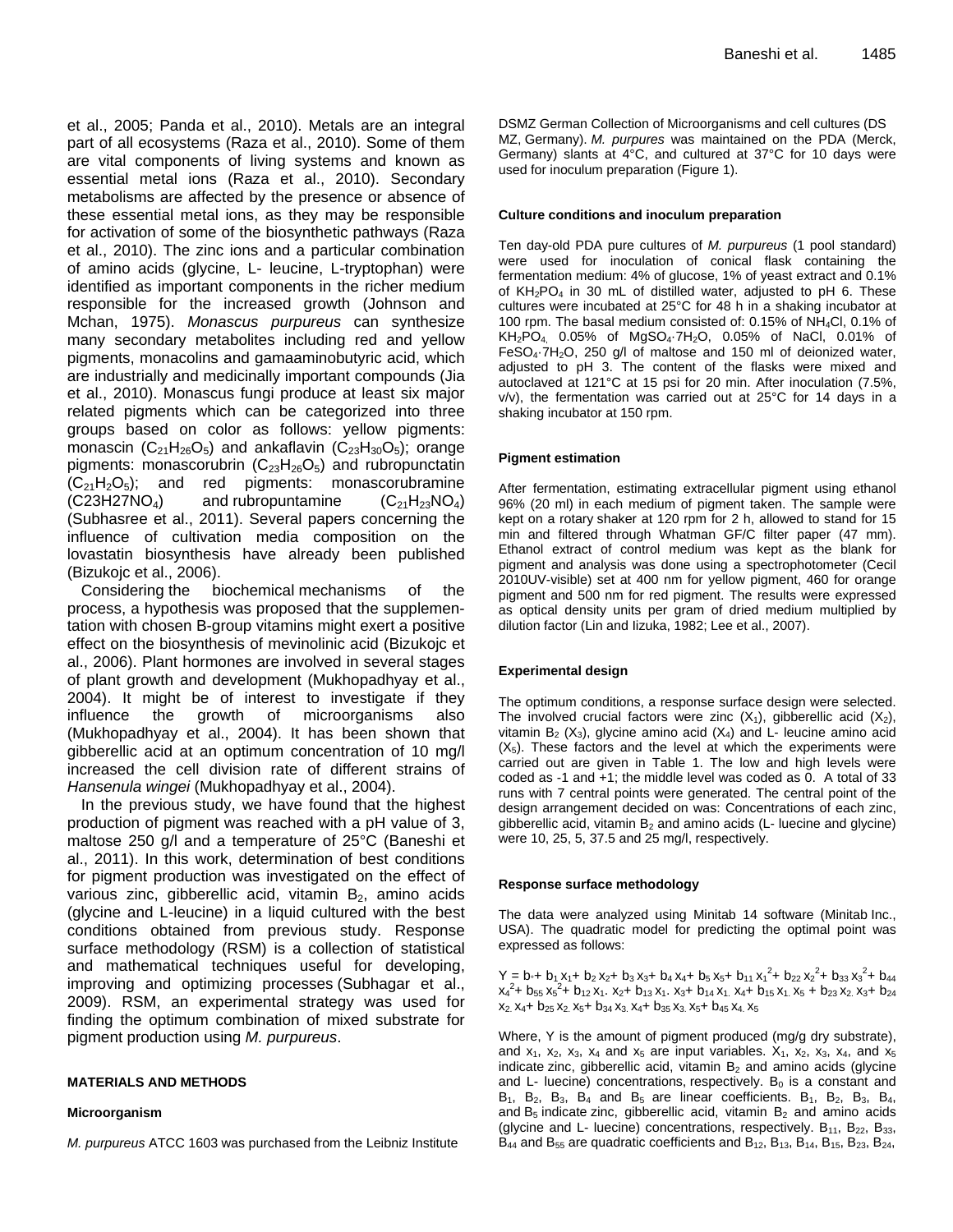

**Figure 1.** *Monacus purpureus* ATTC 1603 cultivated on potato- dextrose agar for 10 days at 37˚C.

|                                    | Coded-variable level |    |      |    |  |
|------------------------------------|----------------------|----|------|----|--|
| Variable                           | Symbol               | -1 |      |    |  |
| Zinc concentration                 | X1                   |    |      | 20 |  |
| Gibberellic acid concentration     | X2                   |    | 25   | 50 |  |
| Vitamin B2 concentration           | Xз                   |    |      | 10 |  |
| Glycine amino acid concentration   | X4                   |    | 25   | 50 |  |
| L-luecine amino acid concentration | X5                   |    | 37.5 | 75 |  |

**Table 1.** Levels of variable used in response surface design.

 $B_{25}$ ,  $B_{34}$ ,  $B_{35}$  and  $B_{45}$  are cross-product coefficients.  $B_{12}$ ,  $B_{13}$ ,  $B_{14}$ ,  $B_{15}$ ,  $B_{23}$ ,  $B_{24}$ ,  $B_{25}$ ,  $B_{34}$ ,  $B_{35}$ , and  $B_{45}$  indicate zinc.gibberellic acid, zinc.vitamin  $B_2$ , zinc.amino acid glycin, zinc.amino acid leucine, gibberellic acid.vitamin B<sub>2</sub>, gibberellic acid.amino acid glycine, gibberellic acid.amino acid leucine, vitamin B<sub>2</sub>.amino acid glycine, vitamin B<sub>2</sub>.amino acid leucine and amino acid glycine.amino acid leucine, respectively.

# **RESULTS AND DISCUSSION**

Among the five factors used in the central composite design zinc, gibberellic acid, vitamin  $B_2$  and amino acids (L- leucine and glycine) were used for pigment production. Table 2 shows the results of experimental data and simulated values. Multiple regression analysis of the response surface design for the pigment production:

Yellow Pigment production (A400/g):  $0.557+0.854 x_1 +$ 2.005  $x_2 + 2.433 x_3 + 0.279 x_4 + 238x_5 - 0.027 x_1^2$  $0.236x_2^2$  – 2.080 $x_3^2$  – 0.012  $x_4^2$  + 0.477  $x_5^2$  – 1.275  $x_1$ .  $x_2$  – 1.207x<sub>1</sub>. x<sub>3</sub> – 0.291x<sub>1</sub> x<sub>4</sub> – 1.341x<sub>1</sub> x<sub>5</sub> – 0.466x<sub>2</sub> x<sub>3</sub> – 0.070  $x_2$ ,  $x_4$  – 2.546  $x_2$ ,  $x_5$  – 0.323  $x_3$ ,  $x_4$  – 0.842 $x_3$ ,  $x_5$  – 0.704  $x_4$ ,  $x_5$ 

Orange pigment production (A460/g):  $2.113 - 0.086x_1 +$  $2.974$  x<sub>2</sub>+3.014x<sub>3</sub> – 0.642 x<sub>4</sub> + 1.357 x<sub>5</sub>+ 0.693 x<sub>1</sub><sup>2</sup> – 1.585  $x_2^2$  – 1.343  $x_3^2$  + 0.444  $x_4^2$  – 0.998 $x_5^2$  – 0.479  $x_1$ .  $x_2$  - 2.395 $x_1$ .  $x_3$ + 0.798  $x_1$ ,  $x_4$ – 1.214  $x_1$ ,  $x_5$  – 1.329  $x_2$ ,  $x_3$ + 0.563  $x_2$ ,  $x_4$ – 1.891x<sub>2</sub> x<sub>5</sub> – 1.562 x<sub>3</sub> x<sub>4</sub> – 2.451x<sub>3</sub> x<sub>5</sub> + 0.060 x<sub>4</sub> x<sub>5</sub>.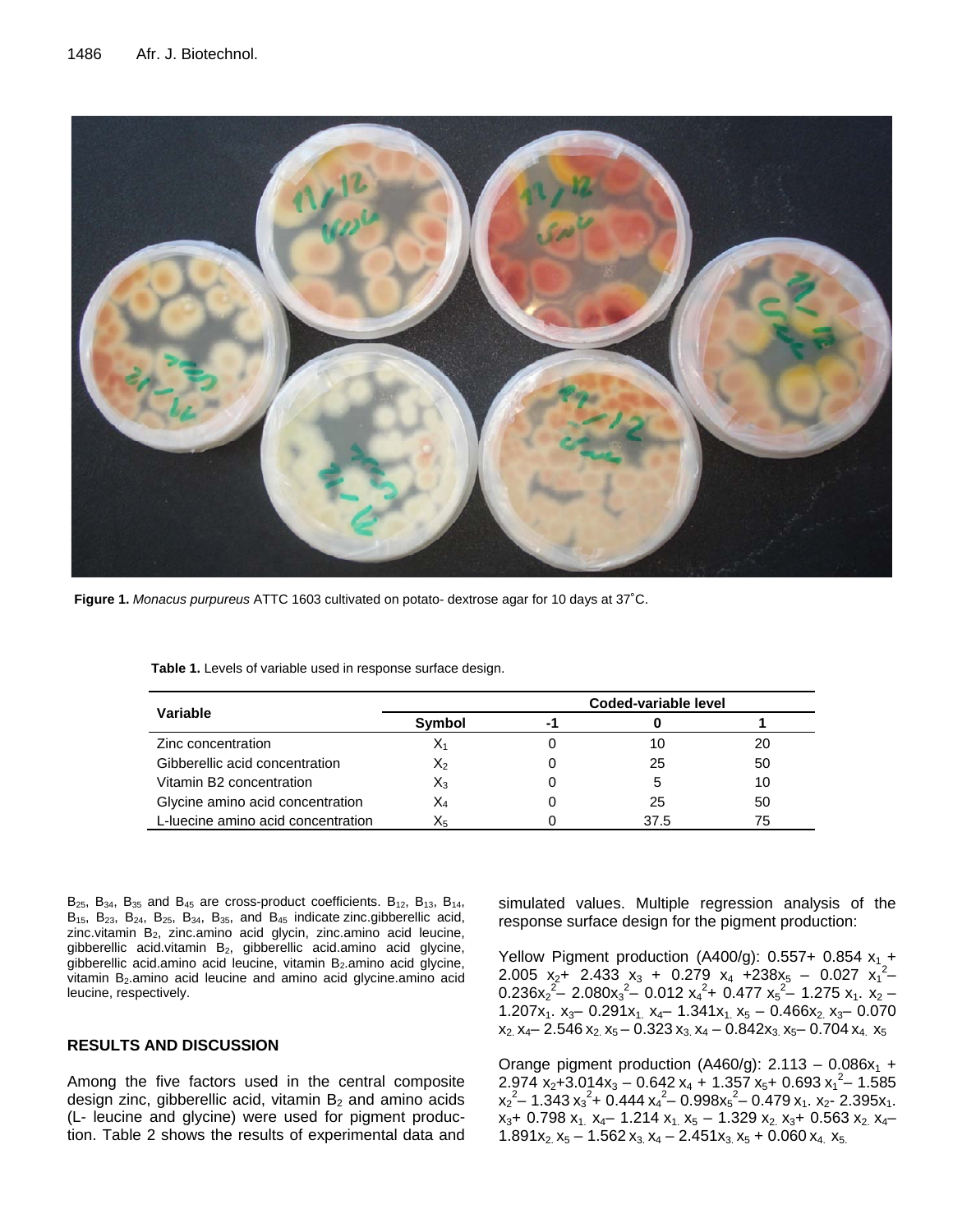| <b>Block</b><br>Run |                | <b>Code level</b> |              |              |                |              | <b>Pigment production</b><br>(UA400) |           | <b>Pigment production</b><br>(UA460) |           | <b>Pigment production</b><br>(UA500) |           |
|---------------------|----------------|-------------------|--------------|--------------|----------------|--------------|--------------------------------------|-----------|--------------------------------------|-----------|--------------------------------------|-----------|
|                     |                | $X_1$             | $X_2$        | $X_3$        | $\mathsf{X}_4$ | $X_5$        | <b>Actual</b>                        | predicted | Actual                               | predicted | <b>Actual</b>                        | predicted |
| 1                   | $\mathbf{1}$   | $-1$              | $-1$         | $-1$         | $-1$           | $\mathbf{1}$ | 2.225                                | 2.165     | 2.530                                | 2.528     | 2.120                                | 2.121     |
| 2                   | 1              | 1                 | $-1$         | -1           | $-1$           | -1           | 2.740                                | 2.558     | 2.900                                | 2.753     | 2.550                                | 2.475     |
| 3                   | 1              | -1                | 1            | $-1$         | $-1$           | $-1$         | 5.154                                | 5.021     | 4.710                                | 4.736     | 2.920                                | 2.994     |
| 4                   | 1              | $\mathbf{1}$      | $\mathbf{1}$ | $-1$         | $-1$           | 1            | 4.098                                | 4.130     | 4.146                                | 4.131     | 3.174                                | 3.100     |
| 5                   | 1              | -1                | $-1$         | 1            | $-1$           | $\mathbf{1}$ | 1.800                                | 1.774     | 5.304                                | 5.275     | 1.390                                | 1.471     |
| 6                   | 1              | $\mathbf{1}$      | $-1$         | 1            | $-1$           | 1            | 2.375                                | 2.514     | 2.920                                | 2.850     | 2.570                                | 2.503     |
| 7                   | 1              | -1                | 1            | 1            | $-1$           | 1            | 4.362                                | 4.550     | 5.016                                | 5.119     | 4.056                                | 4.138     |
| 8                   | 1              | 1                 | $\mathbf{1}$ | 1            | $-1$           | $-1$         | 5.682                                | 5.779     | 6.465                                | 6.423     | 4.620                                | 4.625     |
| 9                   | 1              | -1                | $-1$         | $-1$         | 1              | $-1$         | 1.374                                | 1.119     | 1.192                                | 1.146     | 0.923                                | 0.931     |
| 10                  | 1              | 1                 | $-1$         | $-1$         | 1              | $\mathbf{1}$ | 2.920                                | 2.830     | 3.000                                | 2.912     | 2.630                                | 2.490     |
| 11                  | 1              | -1                | 1            | $-1$         | 1              | 1            | 4.428                                | 4.386     | 4.140                                | 4.226     | 2.720                                | 2.729     |
| 12                  | 1              | 1                 | $\mathbf{1}$ | $-1$         | 1              | $-1$         | 6.465                                | 6.332     | 6.090                                | 6.030     | 4.020                                | 3.952     |
| 13                  | 1              | -1                | $-1$         | $\mathbf{1}$ | 1              | $\mathbf{1}$ | 2.410                                | 2.475     | 2.760                                | 2.790     | 2.240                                | 2.256     |
| 14                  | 1              | 1                 | $-1$         | $\mathbf{1}$ | 1              | $-1$         | 2.940                                | 2.914     | 3.714                                | 3.599     | 2.700                                | 2.639     |
| 15                  | 1              | -1                | 1            | 1            | 1              | $-1$         | 6.240                                | 6.263     | 6.135                                | 6.193     | 4.302                                | 4.390     |
| 16                  | 1              | 1                 | 1            | 1            | 1              | $\mathbf{1}$ | 2.380                                | 2.563     | 2.640                                | 2.657     | 2.070                                | 2.010     |
| 17                  | 1              | 0                 | 0            | 0            | 0              | 0            | 4.710                                | 4.692     | 5.592                                | 5.272     | 4.074                                | 3.705     |
| 18                  | 1              | 0                 | 0            | 0            | 0              | 0            | 2.650                                | 4.692     | 3.690                                | 5.272     | 2.610                                | 3.705     |
| 19                  | 1              | 0                 | 0            | 0            | $\mathbf 0$    | 0            | 4.962                                | 4.692     | 5.526                                | 5.272     | 3.948                                | 3.705     |
| 20                  | 1              | 0                 | 0            | 0            | 0              | 0            | 5.700                                | 4.692     | 5.568                                | 5.272     | 3.762                                | 3.705     |
| 21                  | 1              | 0                 | 0            | 0            | 0              | $\mathbf 0$  | 4.986                                | 4.692     | 5.646                                | 5.272     | 3.726                                | 3.705     |
| 22                  | 1              | 0                 | 0            | 0            | $\mathbf 0$    | 0            | 4.902                                | 4.692     | 5.316                                | 5.272     | 3.930                                | 3.705     |
| 23                  | $\overline{c}$ | -1                | 0            | 0            | $\mathbf 0$    | 0            | 4.494                                | 4.763     | 5.724                                | 5.498     | 4.104                                | 3.746     |
| 24                  | $\overline{c}$ | 1                 | 0            | 0            | 0              | 0            | 5.022                                | 4.997     | 4.896                                | 5.416     | 3.552                                | 4.091     |
| 25                  | $\overline{c}$ | 0                 | -1           | 0            | 0              | 0            | 3.000                                | 3.465     | 2.940                                | 3.407     | 2.250                                | 2.487     |
| 26                  | $\overline{c}$ | 0                 | $\mathbf{1}$ | 0            | 0              | 0            | 6.270                                | 6.050     | 5.538                                | 5.365     | 3.924                                | 3.868     |
| 27                  | $\overline{c}$ | 0                 | 0            | -1           | 0              | 0            | 2.760                                | 3.653     | 3.852                                | 4.097     | 2.840                                | 3.105     |
| 28                  | $\overline{c}$ | 0                 | 0            | $\mathbf{1}$ | 0              | 0            | 4.338                                | 3.690     | 4.854                                | 4.903     | 3.594                                | 3.510     |
| 29                  | $\overline{c}$ | 0                 | 0            | 0            | $-1$           | 0            | 4.890                                | 4.865     | 5.430                                | 5.606     | 4.080                                | 4.054     |
| 30                  | $\overline{c}$ | 0                 | 0            | 0            | 1              | 0            | 4.644                                | 4.914     | 4.956                                | 5.074     | 3.594                                | 3.801     |
| 31                  | $\overline{c}$ | 0                 | 0            | 0            | 0              | $-1$         | 4.926                                | 5.561     | 4.866                                | 5.221     | 3.492                                | 3.440     |
| 32                  | $\overline{c}$ | 0                 | 0            | $\Omega$     | 0              | 1            | 5.184                                | 4.794     | 4.164                                | 4.103     | 2.940                                | 3.173     |
| 33                  | 2              | 0                 | 0            | 0            | 0              | 0            | 6.120                                | 4.896     | 6.600                                | 5.131     | 4.614                                | 3.708     |

**Table 2.** Response surface design with actual and predicted pigment production.

Red pigment production (A500/g):  $0.763 + 0.849 x_1 +$  $3.242 \text{ x}_{2} + 1.839 \text{ x}_{3} - 0.236 \text{ x}_{4} + 2.288 \text{ x}_{5} + 0.630 \text{ x}_{1}^{2} - 1.589$  $x_2^2$  – 1.200  $x_3^2$  + 0.657  $x_4^2$  – 1.203  $x_5^2$  – 1.863  $x_1$ .  $x_2$  – 1.781  $x_1$ .  $x_3$  – 0.571  $x_1$ .  $x_4$  – 2.416  $x_1$ .  $x_5$  + 0.736  $x_2$ .  $x_3$ – 0.728  $x_2$ .  $x_4$  – 2.796  $x_2$ ,  $x_5$ – 0.408  $x_3$ ,  $x_4$  – 1.105  $x_3$ ,  $x_5$  – 1.305  $x_4$ ,  $x_5$ 

The analysis of variance of regression for pigment production was summarized in Table 3. The r<sup>2</sup> values of red pigment level, orange pigment level, and yellow pigment level were 0.88, 0.89, and 0.85, respectively. Also, the test statistics p-value for the overall regression is significant at the 5% level, which means the model is adequate in approximating the response surface of the experimental design. The linear effects of the factors were found to be more significant than the interaction and

quadratic effects of the factors. The suitable factors for pigment production, was applied at 10 mg/l vitamin  $B_2$ , 50 mg/l gibberellic acid and 50 mg/l glycine amino acid (Figure 2). Figure 3 (A to E) shows response surface plots of the effect of cultivation vitamin  $B_2$ , gibberellic acid and glycine amino acid addition on the production of pigment. As shown in Figure 3 (A, B and C) production is optimum at a vitamin  $B_2$  of around 5 mg/l, and increased gibberellic acid addition increased yellow, orange and red pigments content. As shown in Figure 3 (D, E and F), when the vitamin  $B_2$  was around 5 mg/l, the production of pigment gradually increased along with glycine amino acid addition. It was reported that RSM is a reliable and useful statistics methodology for the investigation of the optimal condition (Lee et al., 2007). RSM has some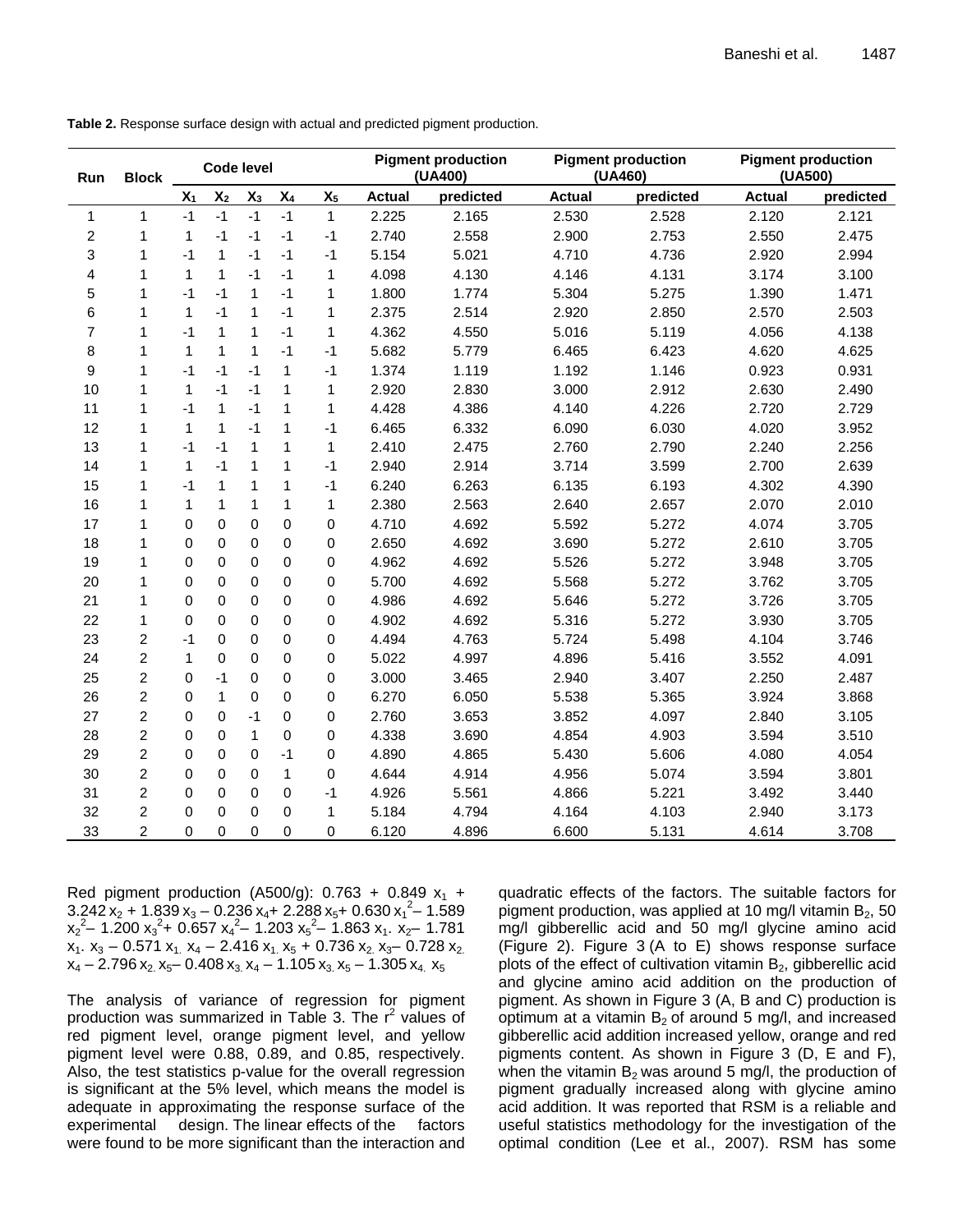| <b>Source</b>               | Df <sup>a</sup> | Sum of square        |                         |                          |  |  |  |
|-----------------------------|-----------------|----------------------|-------------------------|--------------------------|--|--|--|
|                             |                 | Red pigment (A500/g) | Orange pigment (A460/g) | Yellow pigment (A400/ g) |  |  |  |
| Regression                  | 20              | 21.887               | 48.606                  | 52.088                   |  |  |  |
| Linear                      | 5               | 10.472               | 27.096                  | 32.985                   |  |  |  |
| Square                      | 5               | 4.659                | 9.527                   | 8.094                    |  |  |  |
| Interaction                 | 10              | 6.757                | 11.982                  | 11.008                   |  |  |  |
| Residual                    | 11              | 2.999                | 5.942                   | 9.330                    |  |  |  |
| Lack of fit                 | 6               | 1.556                | 3.057                   | 3.950                    |  |  |  |
| Pure error                  | 5               | 1.443                | 2.885                   | 5.380                    |  |  |  |
| Variability explain $(r^2)$ |                 | 0.888                | 0.896                   | 0.859                    |  |  |  |

**Table 3.** ANOVA for response surface design during pigment production by *M. purpureus.* 

<sup>a</sup>df: Degree of freedom.



Figure 2. Extracellular pigment production with various zinc, gibberellic acid, vitamin B<sub>2</sub>, amino acids (glycine and L-leucine) concentration in liquid media.

advantages that include fewer experiment numbers, suitability for multiple factor experiments, search for relativity between factors, and finding of the most suitable condition and forecast response (Popa et al., 2007; Panda et al., 2009). This facilitates the determination of optimum values of the factors under investigation and prediction of response under optimized conditions (Panda et al., 2009; Chakravarti and Sahai, 2002).

This study aimed at optimizing the medium composition for higher pigment production in a liquid culture of *M. purpureus* with the best conditions obtained from previous study (Baneshi et al., 2011). The only trace element which was reported to support growth and pigment production by *Monascus* species was zinc and has been reported from different laboratories (Juzlova et al., 1996). Ng et al. (2004) found that the higher certain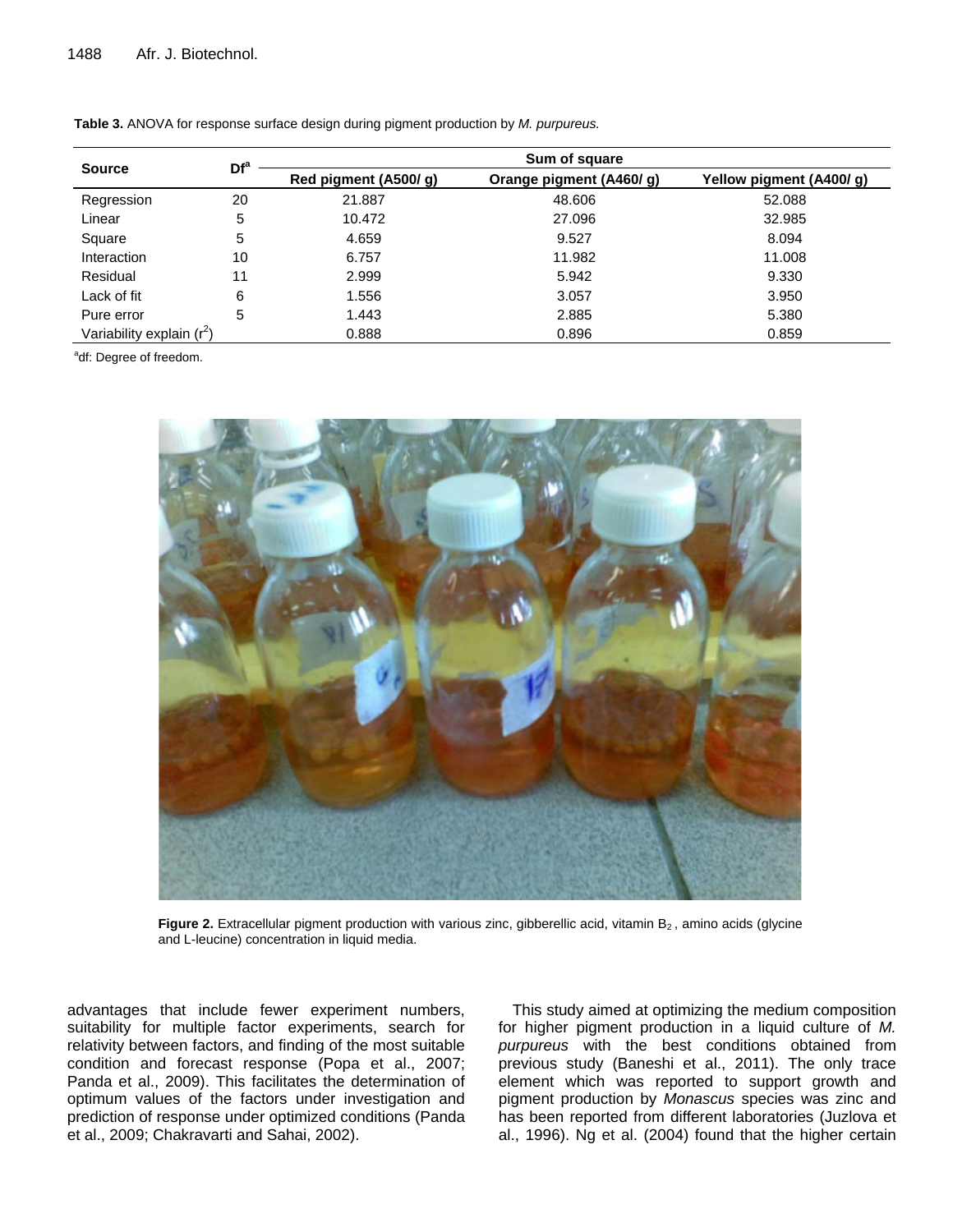

Figure 3. (A-C) Response surface plots showing the effect of gibberellic acid and vitamin B<sub>2</sub> on yellow, orange and red pigments production, respectively, (D-F) Response surface plots showing the effect of glycine amino acid and vitamin B<sub>2</sub> on yellow, orange and red pigments production, respectively while keeping others at constant levels.

zinc concentration, the lower biomass produced but the higher pigment produced. Lee et al. (2001) found that the zinc inhibited red pigment production. Bau and Wong (1979) showed that the growth, pigmentation and antibacterial activity of *M. purpureus* (starch fungus) were

affected by zinc. Zinc at concentrations of 2 to 3 mM nearly stopped the growth, pigmentation and antibiotic production of both wild type and strain NI IS in liquid medium. Also, their investigation revealed that the zinc may act as a growth inhibitor and concomitantly as a